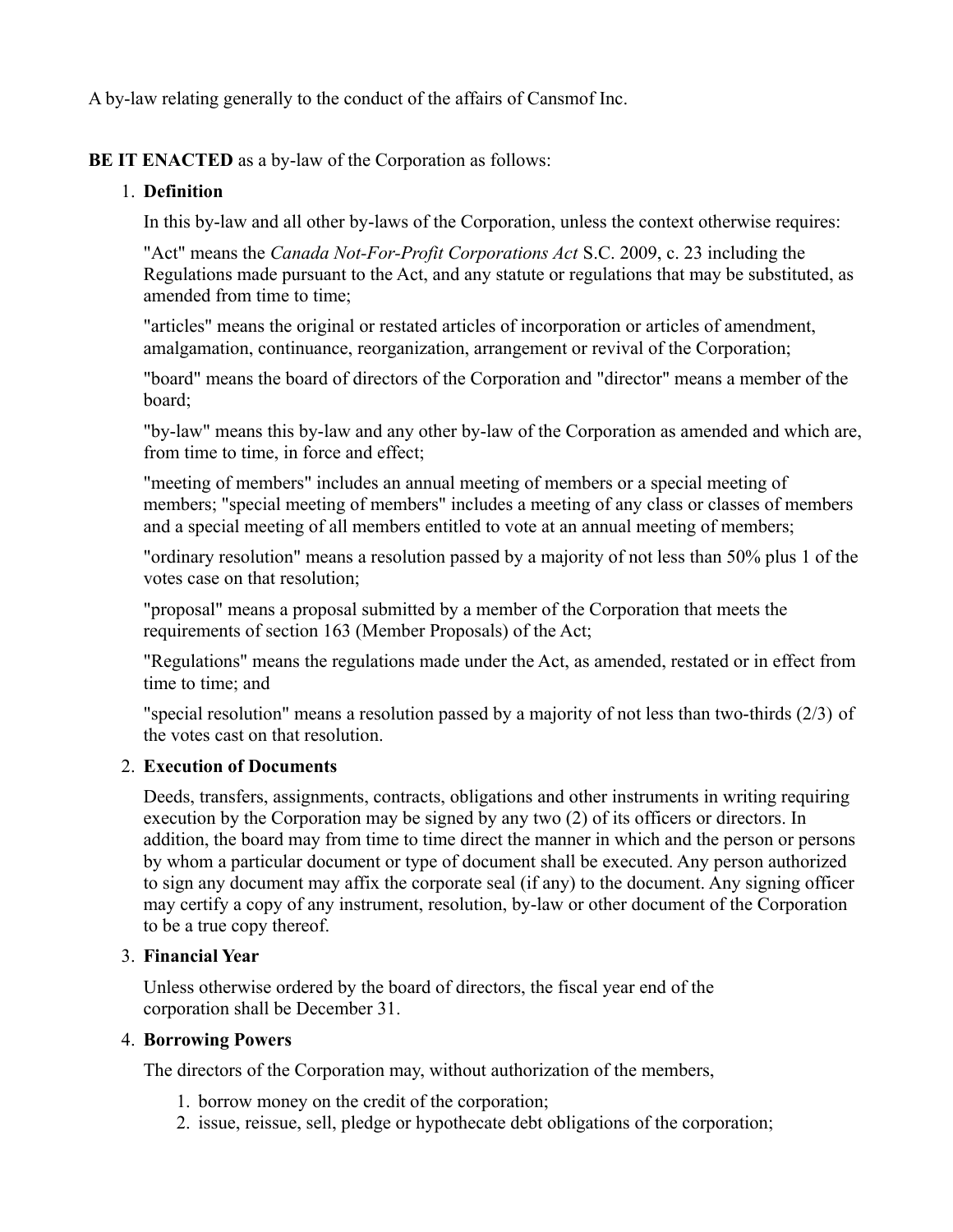- 3. give a guarantee on behalf and
- 4. mortgage, hypothecate, pledge or otherwise create a security interest in all or any property of the corporation, owned or subsequently acquired, to secure any debt obligation of the corporation.

# 5. **Annual Financial Statements**

The Corporation may, instead of sending copies of the annual financial statements and other documents referred to in subsection 172(1) (Annual Financial Statements) of the Act to the members, publish a notice to its members stating that the annual financial statements and documents provided in subsection 172(1) are available at the registered office of the Corporation and any member may, on request, obtain a copy free of charge at the registered office or by prepaid mail.

### 6. **Membership Conditions**

Subject to the articles, there shall be one class of members in the Corporation. Membership in the Corporation shall be available only to individuals interested in furthering the Corporation's purposes and who have applied for and been accepted into membership in the Corporation by resolution of the board or in such other manner as may be determined by the board. Each member shall be entitled to receive notice of, attend and vote at all meetings of the members of the Corporation.

Pursuant to subsection 197(1) (Fundamental Change) of the Act, a special resolution of the members is required to make any amendments to this section of the by-laws if those amendments affect membership rights and/or conditions described in paragraphs 197(1)(e), (h), (l) or (m).

## 7. **Membership Transferability**

A membership may only be transferred to the Corporation. Pursuant to Section 197(1) (Fundamental Change) of the Act, a special resolution of the members is required to make any amendment to add, change or delete this section of the by-laws.

## 8. **Notice of Members Meeting**

Notice of the time and place of a meeting of members shall be given to each member entitled to vote at the meeting by telephonic, electronic or other communication facility to each member entitled to vote at the meeting, during a period of 7 to 35 days before the day on which the meeting is to be held.

Pursuant to subsection 197(1) (Fundamental Change) of the Act, a special resolution of the members is required to make any amendment to the by-laws of the Corporation to change the manner of giving notice to members entitled to vote at a meeting of members.

## 9. **Members Calling a Members' Meeting**

The board of directors shall call a special meeting of members in accordance with Section 167 of the Act, on written requisition of members carrying not less than 5% of the voting rights. If the directors do not call a meeting within twenty-one (21) days of receiving the requisition, any member who signed the requisition may call the meeting.

### 10.**Membership Dues**

There shall be no dues payable by members for membership in the corporation.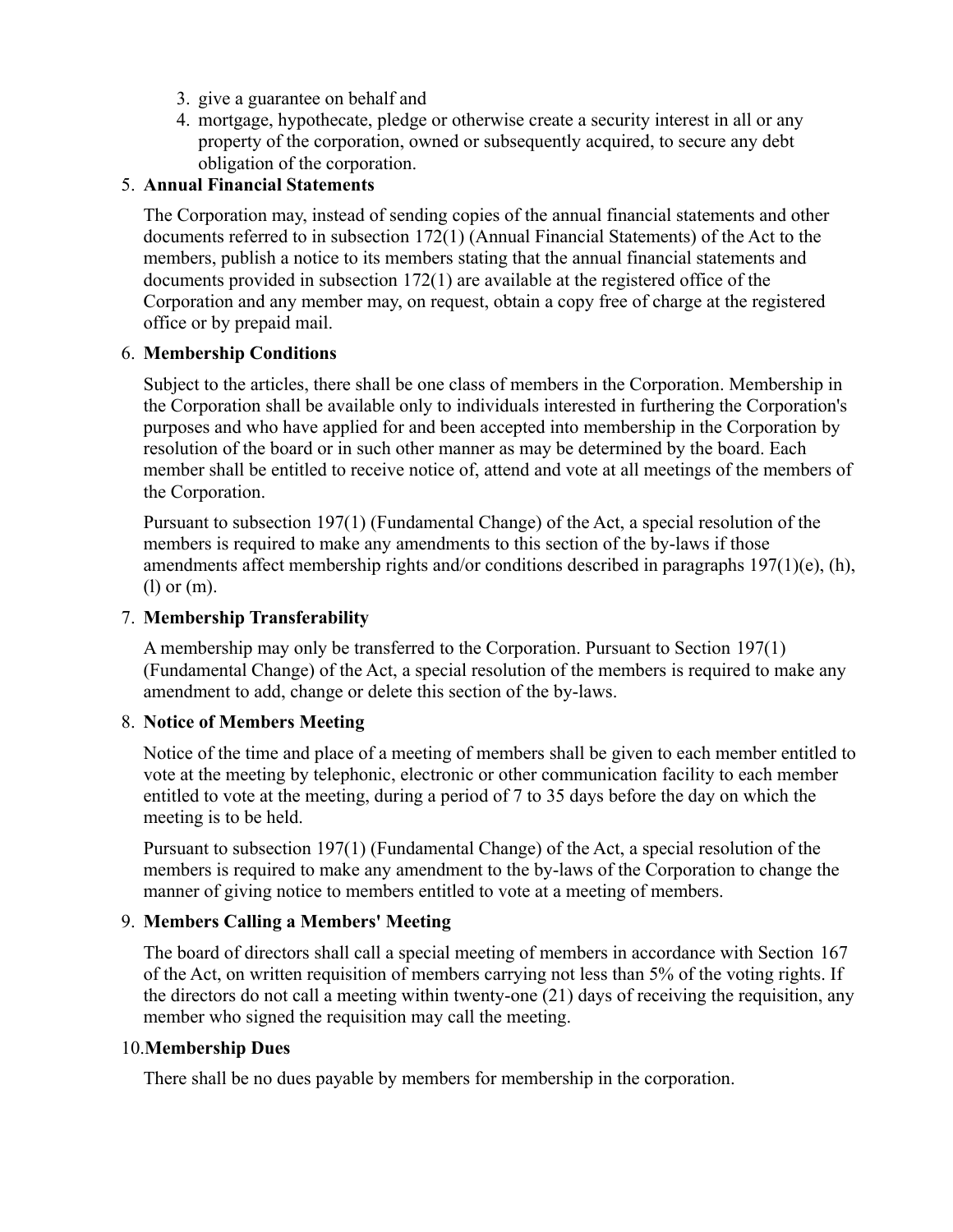## 11.**Termination of Membership**

A membership in the Corporation is terminated when:

- 1. the member dies or resigns;
- 2. the member is expelled or their membership is otherwise terminated in accordance with the articles or by-laws;
- 3. the member's term of membership expires; or
- 4. the Corporation is liquidated and dissolved under the Act.

# 12.**Effect of Termination of Membership**

Subject to the articles, upon any termination of membership, the rights of the member, including any rights in the property of the Corporation, automatically cease to exist.

# 13.**Proposals Nominating Directors at Annual Members' Meetings**

Subject to the Regulations under the Act, any proposal may include nominations for the election of directors if the proposal is signed by not less than 5% of members entitled to vote at the meeting at which the proposal is to be presented.

# 14.**Cost of Publishing Proposals for Annual Members' Meetings**

The member who submitted the proposal shall pay the cost of including the proposal and any statement in the notice of meeting at which the proposal is to be presented unless otherwise provided by ordinary resolution of the members present at the meeting.

## 15.**Place of Members' Meeting**

Subject to compliance with section 159 (Place of Members' Meetings) of the Act, meetings of the members may be held at any place within Canada determined by the board or, if all of the members entitled to vote at such meeting so agree, outside Canada.

## 16.**Quorum at Members' Meetings**

A quorum at any meeting of the members (unless a greater number of members are required to be present by the Act) shall be a majority of the members entitled to vote at the meeting. If a quorum is present at the opening of a meeting of members, the members present may proceed with the business of the meeting even if a quorum is not present throughout the meeting.

## 17.**Votes to Govern at Members' Meetings**

At any meeting of members every question shall, unless otherwise provided by the articles or by-laws or by the Act, be determined by a majority of the votes cast on the questions.

# 18.**Participation by Electronic Means at Members' Meetings**

If the Corporation chooses to make available a telephonic, electronic or other communication facility that permits all participants to communicate adequately with each other during a meeting of members, any person entitled to attend such meeting may participate in the meeting by means of such telephonic, electronic or other communication facility in the manner provided by the Act. A person participating in a meeting by such means is deemed to be present at the meeting. Notwithstanding any other provision of this by-law, any person participating in a meeting of members pursuant to this section who is entitled to vote at that meeting may vote, in accordance with the Act, by means of any telephonic, electronic or other communication facility that the Corporation has made available for that purpose.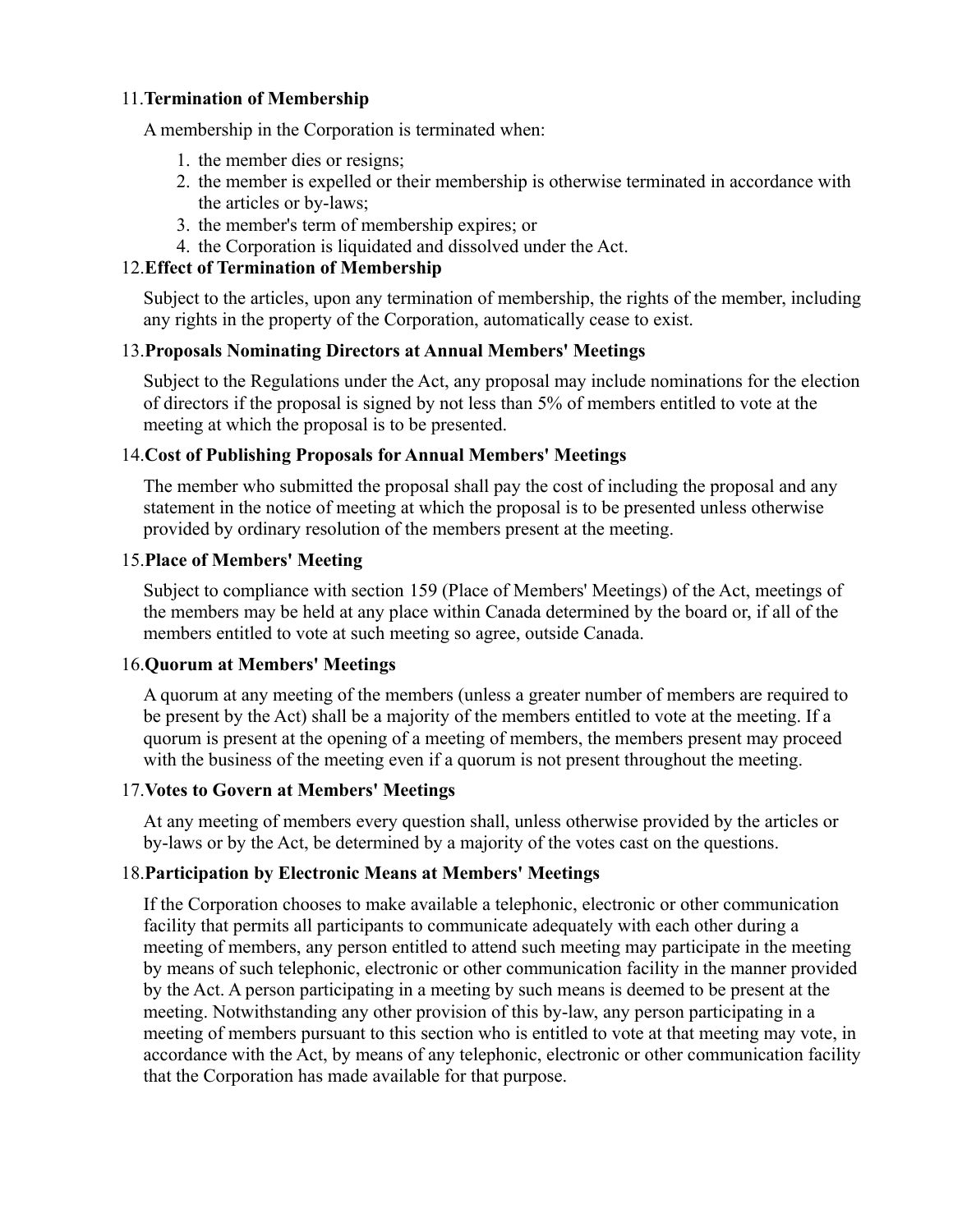### 19.**Members' Meeting Held Entirely by Electronic Means**

If the directors or members of the Corporation call a meeting of members pursuant to the Act, those directors or members, as the case may be, may determine that the meeting shall be held, in accordance with the Act and the Regulations, entirely by means of a telephonic, electronic or other communication facility that permits all participants to communicate adequately with each other during the meeting.

### 20.**Number of Directors**

The board shall consist of the number of directors specified in the articles. If the articles provide for a minimum and maximum number of directors, the board shall be comprised of the fixed number of directors as determined from time to time by the members by ordinary resolution or, if the ordinary resolution empowers the directors to determine the number, by resolution of the board. In the case of a soliciting corporation the minimum number of directors may not be fewer than three (3), at least two of whom are not officers or employees of the Corporation or its affiliates.

### 21.**Term of Office of Directors**

The directors shall be elected to hold office for a term expiring not later than the close of the third annual meeting of members following the election.

### 22.**Calling of Meetings of Board of Directors**

Meetings of the board may be called by the chair of the board, the vice-chair of the board or any two (2) directors at any time. If the Corporation has only one director, that director may call and constitute a meeting.

### 23.**Notice of Meeting of Board of Directors**

Notice of the time and place for the holding of a meeting of the board shall be given in the manner provided in the section on giving notice of meeting of directors of this by-law to every director of the Corporation not less than 7 days before the time when the meeting is to be held. Notice of a meeting shall not be necessary if all of the directors are present, and none objects to the holding of the meeting, or if those absent have waived notice of or have otherwise signified their consent to the holding of such meeting. Notice of an adjourned meeting is not required if the time and place of the adjourned meeting is announced at the original meeting. Unless the by-law otherwise provides, no notice of meeting need specify the purpose or the business to be transacted at the meeting except that a notice of meeting of directors shall specify any matter referred to in subsection 138(2) (Limits on Authority) of the Act that is to be dealt with at the meeting.

#### 24.**Votes to Govern at Meetings of the Board of Directors**

At all meetings of the board, every question shall be decided by a majority of the votes cast on the question.

## 25.**Committees of the Board of Directors**

The board may from time to time appoint any committee or other advisory body, as it deems necessary or appropriate for such purposes and, subject to the Act, with such powers as the board shall see fit. Any such committee may formulate its own rules of procedure, subject to such regulations or directions as the board may from time to time make. Any committee member may be removed by resolution of the board of directors.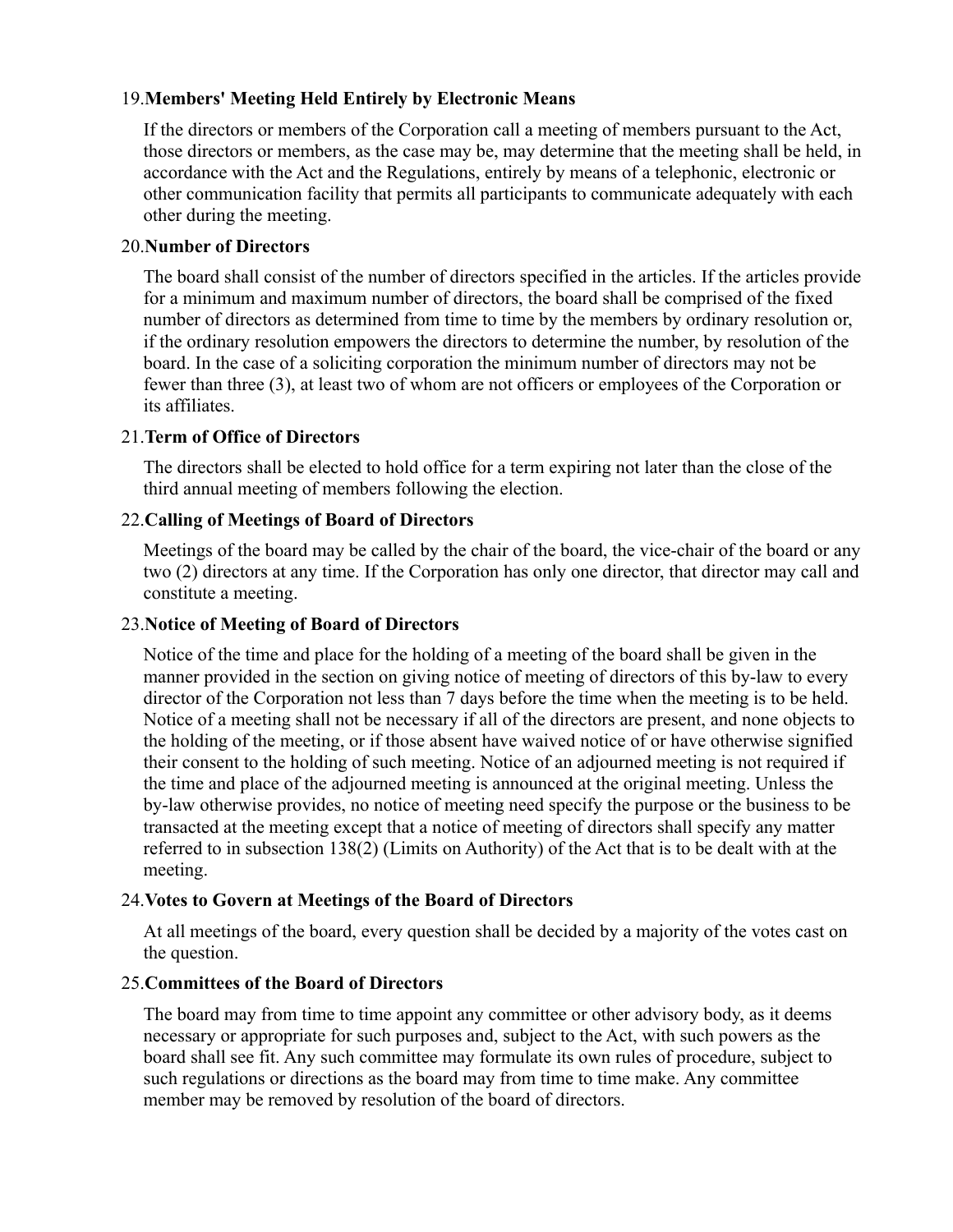## 26.**Appointment of Officers**

The board may designate the offices of the Corporation, appoint officers on an annual or more frequent basis, specify their duties and, subject to the Act, delegate to such officers the power to manage the affairs of the Corporation. A director may be appointed to any office of the Corporation. An officer may, but need not be, a director unless these by-laws otherwise provide. Two or more offices may be held by the same person.

# 27.**Description of Offices**

Unless otherwise specified by the board (which may, subject to the Act modify, restrict or supplement such duties and powers), the offices of the Corporation, if designated and if officers are appointed, shall have the following duties and powers associated with their positions:

- 1. Chair of the Board The chair of the board, if one is to be appointed, shall be a director. The chair of the board, if any, shall, when present, preside at all meetings of the board of directors and of the members. The chair shall have such other duties and powers as the board may specify.
- 2. Vice-Chair of the Board The vice-chair of the board, if one is to be appointed, shall be a director. If the chair of the board is absent or is unable or refuses to act, the vice-chair of the board, if any, shall, when present, preside at all meetings of the board of directors and of the members. The vice-chair shall have such other duties and powers as the board may specify.
- 3. President If appointed, the president shall be the chief executive officer of the Corporation and shall be responsible for implementing the strategic plans and policies of the Corporation. The president shall, subject to the authority of the board, have general supervision of the affairs of the Corporation.
- 4. Secretary If appointed, the secretary shall attend and be the secretary of all meetings of the board, members and committees of the board. The secretary shall enter or cause to be entered in the Corporation's minute book, minutes of all proceedings at such meetings; the secretary shall give, or cause to be given, as and when instructed, notices to members, directors, the public accountant and members of committees; the secretary shall be the custodian of all books, papers, records, documents and other instruments belonging to the Corporation.
- 5. Treasurer If appointed, the treasurer shall have such powers and duties as the board may specify.

The powers and duties of all other officers of the Corporation shall be such as the terms of their engagement call for or the board or president requires of them. The board may from time to time and subject to the Act, vary, add to or limit the powers and duties of any officer.

## 28.**Vacancy in Office**

In the absence of a written agreement to the contrary, the board may remove, whether for cause or without cause, any officer of the Corporation. Unless so removed, an officer shall hold office until the earlier of:

- 1. the officer's successor being appointed,
- 2. the officer's resignation,
- 3. such officer ceasing to be a director (if a necessary qualification of appointment) or
- 4. such officer's death.

If the office of any officer of the Corporation shall be or become vacant, the directors may, by resolution, appoint a person to fill such vacancy.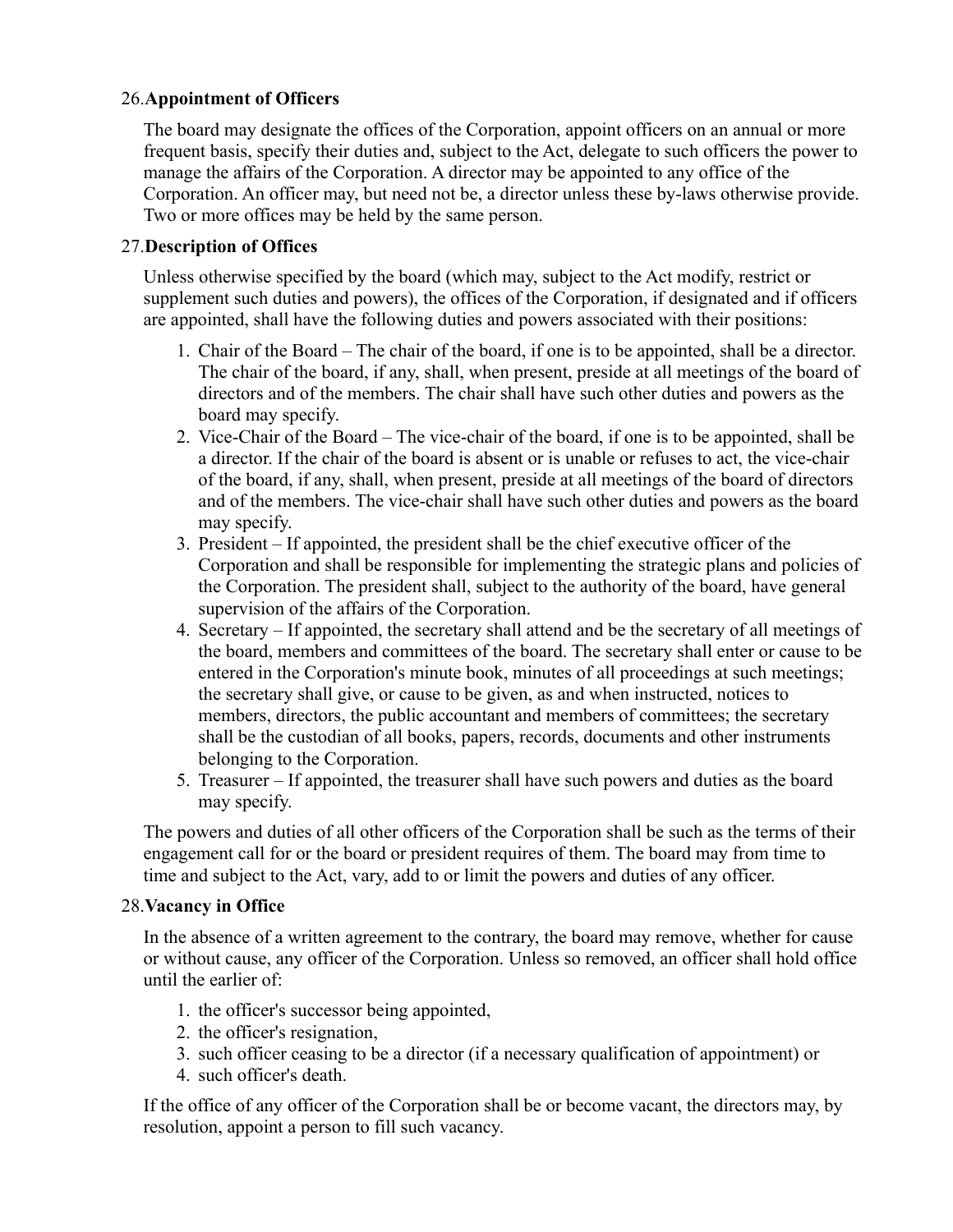## 29.**Method of Giving Any Notice**

Any notice (which term includes any communication or document), other than notice of a meeting of members or a meeting of the board of directors, to be given (which term includes sent, delivered or served) pursuant to the Act, the articles, the by-laws or otherwise to a member, director, officer or member of a committee of the board or to the public accountant shall be sufficiently given:

- 1. if delivered personally to the person to whom it is to be given or if delivered to such person's address as shown in the records of the Corporation or in the case of notice to a director to the latest address as shown in the last notice that was sent by the Corporation in accordance with section 128 (Notice of directors) or 134 (Notice of change of directors);
- 2. if mailed to such person at such person's recorded address by prepaid ordinary or air mail;
- 3. if sent to such person by telephonic, electronic or other communication facility at such person's recorded address for that purpose; or
- 4. if provided in the form of an electronic document in accordance with Part 17 of the Act.

A notice so delivered shall be deemed to have been given when it is delivered personally or to the recorded address as aforesaid; a notice so mailed shall be deemed to have been given when deposited in a post office or public letter box; and a notice so sent by any means of transmitted or recorded communication shall be deemed to have been given when dispatched or delivered to the appropriate communication company or agency or its representative for dispatch. The secretary may change or cause to be changed the recorded address of any member, director, officer, public accountant or member of a committee of the board in accordance with any information believed by the secretary to be reliable. The declaration by the secretary that notice has been given pursuant to this by-law shall be sufficient and conclusive evidence of the giving of such notice. The signature of any director or officer of the Corporation to any notice or other document to be given by the Corporation may be written, stamped, type-written or printed or partly written, stamped, type-written or printed.

## 30.**Invalidity of any Provisions of this By-law**

The invalidity or unenforceability of any provision of this by-law shall not affect the validity or enforceability of the remaining provisions of this by-law.

### 31.**Omissions and Errors**

The accidental omission to give any notice to any member, director, officer, member of a committee of the board or public accountant, or the non-receipt of any notice by any such person where the Corporation has provided notice in accordance with the by-laws or any error in any notice not affecting its substance shall not invalidate any action taken at any meeting to which the notice pertained or otherwise founded on such notice.

## 32.**By-laws and Effective Date**

Subject to the articles, the board of directors may, by resolution, make, amend or repeal any bylaws that regulate the activities or affairs of the Corporation. Any such by-law, amendment or repeal shall be effective from the date of the resolution of directors until the next meeting of members where it may be confirmed, rejected or amended by the members by ordinary resolution. If the by-law, amendment or repeal is confirmed or confirmed as amended by the members it remains effective in the form in which it was confirmed. The by-law, amendment or repeal ceases to have effect if it is not submitted to the members at the next meeting of members or if it is rejected by the members at the meeting.